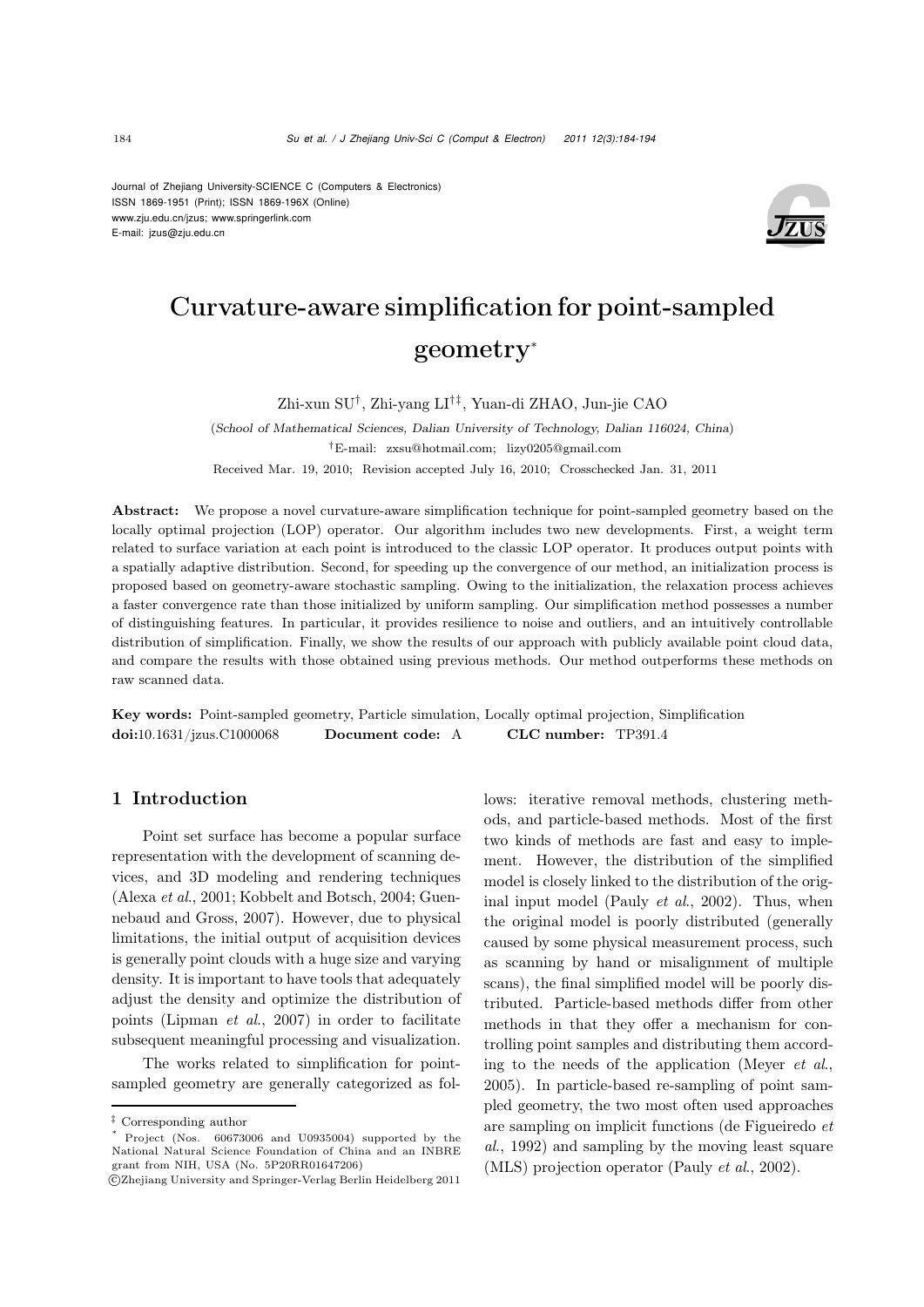The first approach uses implicit functions to define the underlying surface of the original points, and exploits the well established technique of sampling on implicit functions (Witkin and Heckbert, 1994). However, most of these sampling systems have many parameters that interact with some complexity, making it difficult for users to tune the system to meet specific requirements (Meyer *et al*., 2005). The second approach, working directly on the point cloud, uses the MLS projection operator to keep the particles on the underlying surface. The operator, however, has the disadvantage of lending too much influence to outliers and cannot deal with the complex geometry well (Lipman *et al*., 2007). To solve this problem, a parameterization-free locally optimal projection (LOP) operator was proposed by Lipman *et al*. (2007). The output of LOP, a nearly regular distribution point set, is a good approximation of the original surface with proofs. However, a point cloud with spatially adaptive distribution, which is essential for efficient, accurate representations of complex surfaces, cannot be generated using the LOP algorithm.

In this paper, we propose an improved LOP (ALOP) method of curvature adaptive simplification for point-sampled geometry, which means the simplified points should be dense in the high curvature regions, and sparse in the relative planar regions. Due to the effectiveness of classical LOP on raw scanned data (Lipman *et al*., 2007), our ALOP method is highly robust to noise and outliers and can handle the data with nonuniform distributions and holes. The simplification system also yields an intuitive parameter to control the distribution of the output. One of the well-known difficulties in particle simulation is how to speed up the convergence of the relaxation process. We present a method to place the initial particles in the near-optimal positions, inspired by the geometry-aware stochastic sampling technique (Boubekeur and Alexa, 2009). The relaxation process with this initialization method achieves a faster convergence rate than those initialized by uniform sampling: only about 10 relaxation steps are necessary to obtain an output point with high quality distribution. To evaluate the quality of output points, we have designed a new method for roughly measuring the regularity of points with a spatially adaptive distribution, based on the variance of distances to the adaptive nearest neighbors at the points.

## 2 Related work

#### 2.1 Surface simplification and re-sampling

A great deal of effort has been undertaken in the last few years, resulting in a variety of point-sampled surfaces simplification algorithms. There are still at least two challenges for a simplification algorithm.

The first is selecting the representative points for simplification. Earlier simplification methods for point-sampled surfaces choose a true subset of the original point cloud as the simplified points. These methods generally assign some kinds of surface error metric value to every point, such as the information content measure (Linsen, 2001), medial axis-related local feature size (Dey *et al*., 2001), contribution to shape (Alexa *et al*., 2001), quadric error metrics (Pauly *et al*., 2002), or confidence map (Pauly *et al*., 2004). The point with the least value, or the largest value for some methods, is iteratively removed. This kind of algorithm may lead to aliasing artifacts, uneven sampling distributions, or complicated computation (Pauly *et al*., 2002). An alternative is the clustering method, which splits the point cloud into a number of subsets, and chooses local centroids of the subsets as the representative points. Based on the approaches for building clusters, these methods can be categorized as follows: grid-based method (Alexa *et al*., 2004), uniform incremental clustering method (Pauly *et al*., 2002), adaptive hierarchical clustering method (Pauly *et al*., 2002), principal component analysis (PCA) based method (Kalaiah and Varshney, 2003), adaptive mean-shift clustering method (Miao *et al*., 2009a), Gauss sphere sampling clustering method (Miao *et al*., 2009b), etc. The clustering approaches are memory and execution efficient. However, most may cause high approximation errors.

Second, if one does not choose the true subset or local centroids of the original point set during simplification, the other challenge will appear: ensuring the result points near or on the underlying surface. In other words, what is the definition of the underlying surface for the original point set? The generally used definitions are the implicit functions. The radial basis function (RBF) surface (Witkin and Heckbert, 1994; Hart *et al*., 2005) and the moving least square (MLS) surface are the state-of-the-art methods (Pauly *et al*., 2002).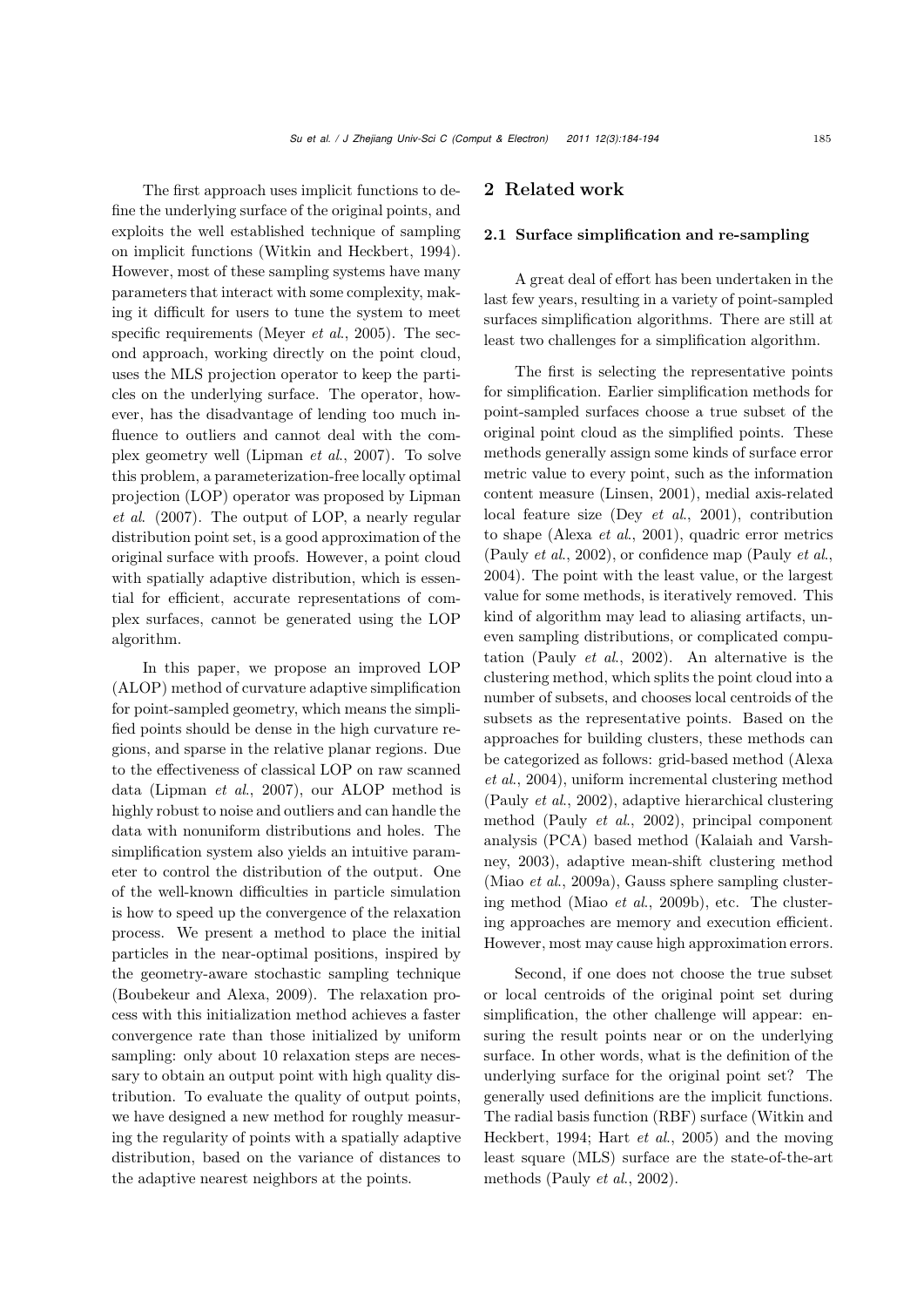#### 2.2 Particle simulation and implicit surface

Implicit surface sampling using particle simulation is a well established technique. It was first introduced by de Figueiredo *et al*. (1992), who used attraction and repulsion forces to create point distributions for polygonization. Following this, a large body of work was developed (Witkin and Heckbert, 1994; Hart *et al*., 2005; Meyer *et al*., 2005).

For brevity, we focus on dedicated point cloud simplification algorithms with a particle simulation system. Pauly *et al*. (2002) have proposed using particle systems to simplify point-sampled surfaces. In their method, the MLS surface is defined to adhere to the underlying geometry. To prevent particles from drifting away, particles must be projected onto the surface or the local plane every time the positions are altered. They also proposed an adaptive simulation system by scaling their repulsion radius with the inverse of the local curvature. Meyer *et al*. (2005) used a distance field function of the point cloud as the implicit surface to be sampled, and introduced an interesting new class of energy functions for distributing either uniform or non-uniform particles on the implicit surfaces. Proenca *et al*. (2007) presented methods for fast sampling of point-based multi-level partition of unity (MPU) implicit surfaces using the inner structure of the surface. Their methods work well for different levels of surface complexity and also support shape edits. To better deal with outliers and delicate surface structures, Lipman *et al*. (2007) developed a highly effective, parameterization free projection operator, LOP, which leads to a new underlying geometry definition.

## 3 The proposed method

Given a surface defined by a point cloud P and a target sampling rate  $N < |P|$ , the aim of simplification is to find a point cloud Q with  $|Q| = N$ , such that the distance between the two surfaces  $Q$  and  $P$  is minimal. In order to generate  $Q$  with spatially adaptive distribution, we improve the classic LOP operator by introducing curvature-aware weight terms. As a geometric initialization is necessary for faster convergence of the LOP relaxation, we propose an initialization method considering both curvature and density of every point inspired by a stochastic sampling technique (Boubekeur and Alexa, 2009).

Lipman *et al*. (2007) proposed a framework to solve a problem similar to simplification. The aim is to find a point cloud Q. Q is faithfully adhered to the underlying shape defined by  $P$ , and fairly distributed. This framework induces the definition of the desired points  $Q$  as the fixed point solution of the equation

$$
Q = G(Q),\tag{1}
$$

where

$$
G(x) = \arg\min_{X = \{x_i\}_{i \in I}} \{E_1(X, P, C) + E_2(X, C)\},
$$

$$
E_1(X, P, C) = \sum_{i \in I} \sum_{j \in J} ||x_i - p_j||\theta(||c_i - p_j||),
$$

$$
E_2(X, C) = \sum_{i' \in I} \sum_{i \in I \setminus i'} \eta(||x_{i'} - c_i||)\theta(||c_{i'} - c_i||).
$$

Here  $\|\cdot\|$  is the 1-norm,  $\theta(r) = \exp(-r^2/(h/4)^2)$  is a rapidly decreasing smooth weight function with a finite support radius defining the size of the influence neighborhood, and  $\eta(r)=1/(3r^3)$  is another decreasing function penalizing  $x_i$  that gets too close to other points in  $X$ . Thus, the attracting term  $E_1$ , related to the multivariate median, is used to project particles on the surface. The repulsing term  $E_2$  is designed to keep the distribution of the points Q fair.

We describe our curvature-aware simplification system in this framework. As mentioned above, the LOP algorithm cannot generate a point set with a spatially adaptive distribution, which is necessary to maintain geometric features during the simplification. To achieve this, new terms that reflect the curvature distribution of the underlying surface should be introduced to Eq. (1). The classical LOP operator localizes the global  $L_1$  median to produce many local  $L_1$  medians by using the finite support weight function  $\theta(\cdot)$ . To deal with highly non-uniformly distributed models, Huang *et al*. (2009) combined density weights with  $\theta(\cdot)$  to improve the regularity of the output. Inspired by these works, we propose to incorporate curvature weights into the terms of the classic LOP. The curvature-aware simplification problem is finally simplified as finding the fixed point solution of the following Eq. (2):

$$
Q = G(Q),\tag{2}
$$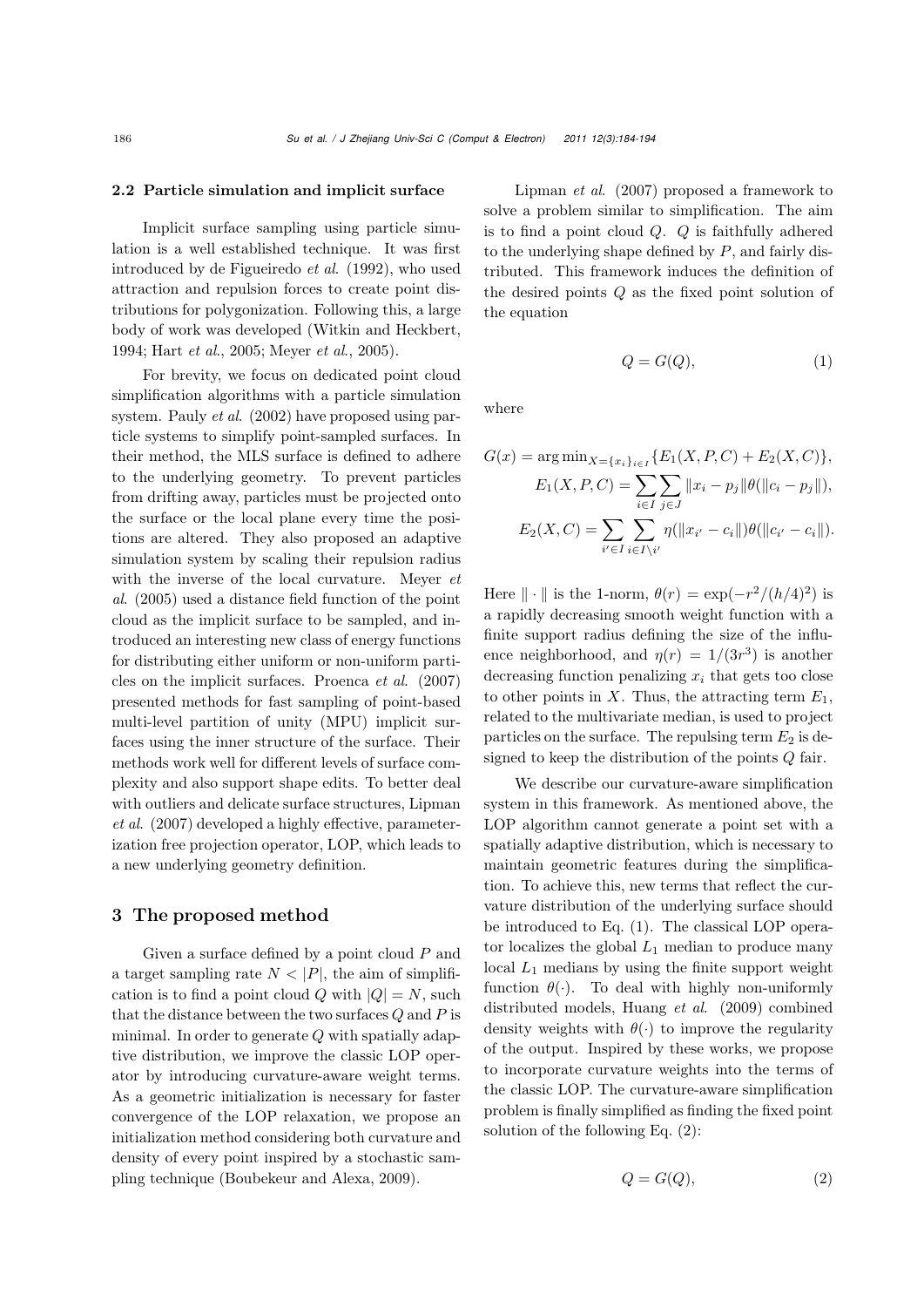where

$$
G(x) = \arg \min_{X = \{x_i\}_{i \in I}} \{E_1(X, P, C) + E_2(X, C)\},
$$
  
\n
$$
E_1(X, P, C) = \sum_{i \in I} \sum_{j \in J} ||x_i - p_j||\phi_1(\kappa_j)\theta(||c_i - p_j||),
$$
  
\n
$$
E_2(X, C)
$$
  
\n
$$
= \sum_{i' \in I} \sum_{i \in I \setminus i'} \eta(||x_{i'} - c_i||)\phi_2(\kappa_{i'}, \kappa_i)\theta(||c_{i'} - c_i||).
$$

 $\kappa_i$  is the surface variation at the corresponding point in  $P$  or  $Q$ , reflecting the curvature distribution to some extent. We use the surface variation, but not the curvature in our simplification system, because surface variation is more suitable for simplification of point-sampled surfaces than curvature estimation based on function fitting (Pauly *et al.*, 2002).  $\phi_1(\cdot)$ and  $\phi_2(\cdot)$  are the curvature-aware weights to control the curvature dependence of the final distribution. Meanwhile,  $\phi_2(\cdot)$  controls the regularity in homogeneous regions. The detailed forms of these terms are described in Section 4.2.

We give the iterative solution to Eq. (2) and then analyze the convergence and approximation order of the solution in Section 4.3. However, the number of relaxation iterations, which is necessary for converging into an optimal distribution, remains unknown. It might be sensitive to the initial value most of the time. To obtain a rapid convergence, the initial particles should be placed in the near-optimal states, which are related to the local geometry. We present a method to obtain a good initialization (Section 4.1) based on the geometry-aware random sampling technique proposed by Boubekeur and Alexa (2009). Fig. 1 shows the overview of our simplification algorithm.

## 4 Methodology

## 4.1 Stochastic point selection

The geometry-aware stochastic sampling technique, proposed by Boubekeur and Alexa (2009), is the initialization method for their mesh simplification process. The sampling technique preserves important geometric features. Point selection prefers areas of high curvatures, but still ensures sufficient sampling in flat parts.

While initializing by this method cannot ensure a uniform distribution in homogeneous regions, which is crucial for fast convergence (Pauly *et al*.,



Fig. 1 Overview of the ALOP simplification algorithm: (a) Original Octopus model; (b) Initialization obtained using our geometry-aware stochastic sampling method; (d) Result after 10 ALOP iterations; (e) Result after 30 ALOP iterations;  $(c, f)$  Close-up views of (b) and (e), respectively

2002), we incorporate the sampling density of point cloud into stochastic sampling. By sampling more points in regions of lower density, uniformity of the initial sample distribution can be ensured. The initialization algorithm has three steps:

Step 1: Assign two characteristic values  $\kappa_i$  and  $\rho_i$  to each point.  $\kappa_i$  is the surface variation at point  $x_i$ , and  $\rho_i = k/r^2$  is the point density of point  $x_i$ , where  $r$  is the radius of the enclosing sphere of the  $k$ nearest neighbors of  $x_i$ .

Step 2: Construct a probability distribution function, defining the probability of the point  $x_i$  to appear in the stochastic sampling. The function can also reflect variations on a large scale.

$$
F(x_i) = \frac{1}{N} \left( \tilde{k}w_\rho \left( 1 + \alpha \left( \frac{1/\rho_i}{\text{mean}(1/\rho)} - 1 \right) \right) + \tilde{k}w_\kappa \left( 1 + \alpha \left( \frac{\kappa_i}{\text{mean}(\kappa)} - 1 \right) \right) \right),
$$

where  $N$  is the number of points in the original point cloud,  $\tilde{k}$  is the target simplification number, mean(·) is the arithmetic mean function, and  $\alpha \in [0,1]$  is the adaptivity coefficient. We choose  $\alpha = 2/3$  for good performance, as Boubekeur and Alexa (2009) suggested.  $w<sub>o</sub>$  and  $w<sub>κ</sub>$  control the uniformity and curvature dependence of the initial particles distribution, satisfying  $w_{\rho} + w_{\kappa} = 1$ .

Step 3: Iterate over the point cloud P, generate a uniform continuous random variable r supported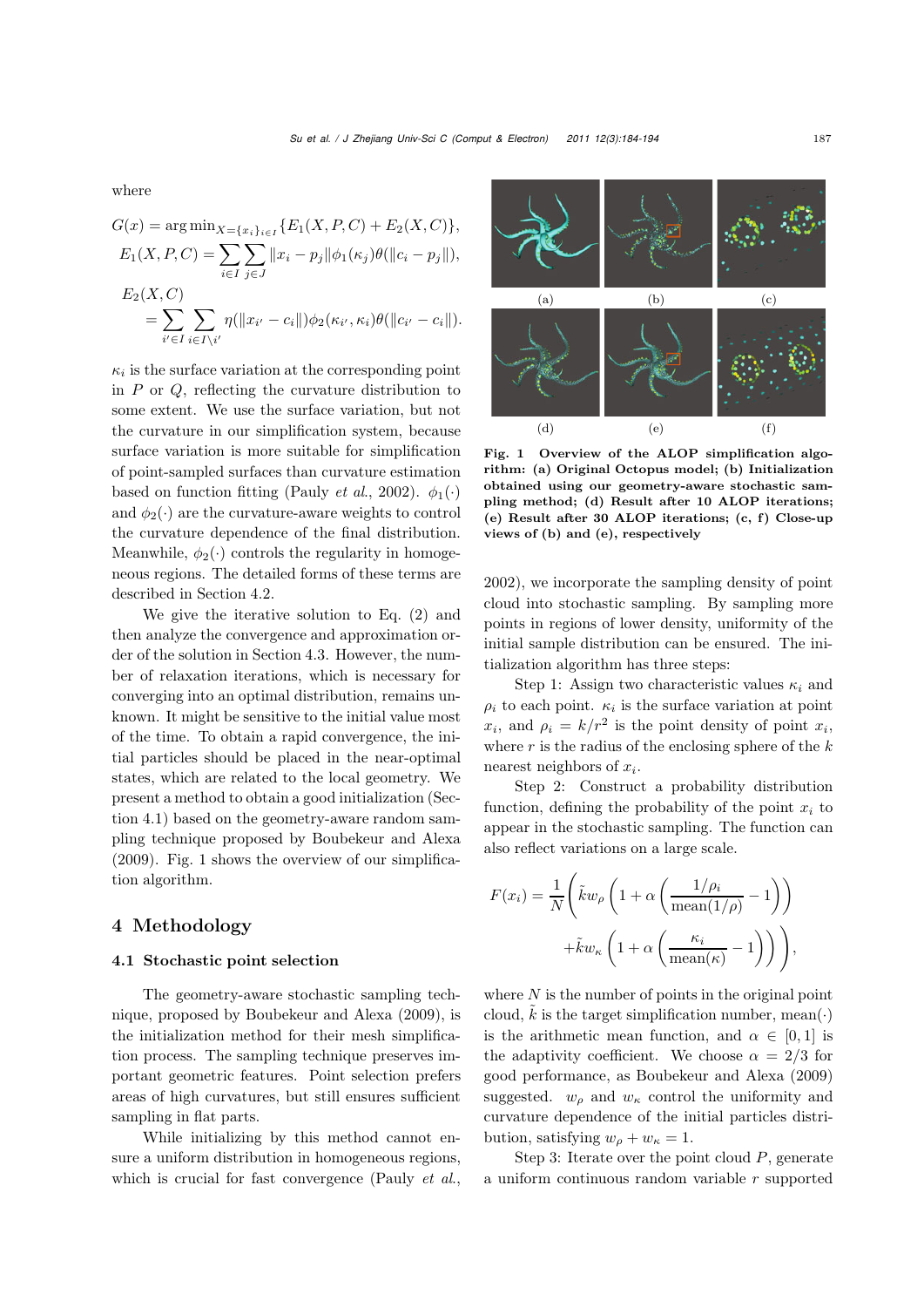on the bounded interval [0, 1], for each point  $x_i \in P$ , and select the point if (and only if)  $r < F(x_i)$ .

The stochastic point selection method only ensures that the mean number of the initial points is  $\tilde{k}$ . Thus, it may lead to the number of the points smaller or larger than required. To maintain the number, we randomly insert unselected original points into the initialized points group or remove the points from it.

The initial sampling density could also be changed through adjusting the weights  $w_{\rho}$  and  $w_{\kappa}$ . Moreover, with a good initialization, the ALOP iteration converges fast. Consider Figs. 2 and 3, for example.

#### 4.2 Curvature-aware weight terms

We discuss the detailed forms and the roles of  $\phi_1(\cdot)$  and  $\phi_2(\cdot)$ .  $\phi_1(\cdot)$  should have the ability of attracting more particles in the feature regions, and  $\phi_2(\cdot)$  should reduce the repulsing force in the feature regions and ensure the regular distribution of particles in the homogeneous regions. As is well known, in the technique of sampling on implicit functions, the local regularity can be achieved by introducing repulsion amplitude  $\alpha_i$  for each particle  $x_i$ . We use the form of  $\alpha_i$ , as proposed by Meyer *et al.* (2005):

$$
\phi_2(\kappa_i, \kappa_{i'}) = (\alpha_i + \alpha_{i'})/2, \tag{3}
$$

$$
\alpha_i = r + \frac{1}{\kappa_i^d + v},\tag{4}
$$

where  $\alpha_i$  is soft scaled by the inverse of the local surface variation value  $\kappa_i$  at  $x_i$ . The upper bound on  $\alpha_i$ is  $1/v$ , and the lower bound is r. The bounded value of  $\alpha_i$  keeps a minimum distribution in flat regions and prevents from attracting too many particles in high curvature regions (Meyer *et al*., 2005). Similar to Eq. (4), we define  $\phi_1(\cdot)$  as follows:

$$
\phi_1(\kappa_j) = \alpha_j,\tag{5}
$$

$$
\alpha_j = r + \frac{1}{\kappa_j^{-d} + v}.\tag{6}
$$

Meyer *et al.* (2005) suggested  $v = 0.75$ ,  $r = 0.1$ ,  $d = 2$ , and the surface variation  $\kappa_i$  range of [0, 20]. It worked well and distributed particles with strong curvature dependence. The curvature dependence of the distribution increased as d increased (Fig. 4).

The roles of  $\phi_1(\cdot)$  and  $\phi_2(\cdot)$  are explained in the following. For the particles in regions of high curvature,  $\phi_1(\cdot)$  increases the attracting force and  $\phi_2(\cdot)$ 

reduces the repulsing force. These two weights cause particles to form denser configurations near these surface features areas. In contrast, in homogeneous regions, as the influence of  $\phi_2(\cdot)$  is almost the same, the function  $\eta(\cdot)$  dominates in the repulsion term of Eq. (2), making the distribution regular as classic LOP does.

We calculate the surface variation at each point of original points  $P$  using the method described in Miao *et al*. (2009a), and rescale it to the interval [0, 20]. To reduce the computation time, we assume the value  $\kappa_i$  of the simplified point  $x_i$  to be equal to the surface variation value at its nearest point of the point cloud P during the simplification process.

## 4.3 Convergence and approximation order of ALOP

Lipman *et al*. (2007) presented an iterative solution to the classic LOP operator (Eq. (1)):

$$
x_{i'}^{k+1} = \sum_{j \in J} \frac{\alpha_j^{i'} p_j}{\sum_{j \in J} \alpha_j^{i'}} + \mu \sum_{i \in I \setminus \{i'\}} \frac{\beta_i^{i'} (x_{i'}^k - x_i^k)}{\sum_{i \in I \setminus \{i'\}} \beta_i^{i'}} , \tag{7}
$$

$$
\alpha_j^{i'} = \frac{\theta(||x_{i'}^k - p_j||)}{||x_{i'}^k - p_j||},
$$

$$
\beta_i^{i'} = \frac{\theta(||x_{i'}^k - x_i^k||)}{||x_{i'}^k - x_i^k||} \left| \frac{\partial \eta}{\partial r} (x_{i'}^k - x_i^k) \right|.
$$

It is shown that there are two important parameters of the LOP operator. One is  $h$ , the support size of the weight function  $\theta$ . The other is the balancing factor  $\mu$ . The solution to LOP guarantees an  $O(h^2)$ approximation order, if  $\mu \in [0, 0.5)$ . We obtain the following iterative solution to ALOP  $(Eq. (2))$  with the same process as in Lipman *et al*. (2007):

$$
x_{i'}^{k+1} = \sum_{j \in J} \frac{\alpha_j^{i'} \phi_1(\kappa_j) p_j}{\sum_{j \in J} \alpha_j^{i'} \phi_1(\kappa_j)}
$$

$$
+ \mu \sum_{i \in I \setminus \{i'\}} \frac{\beta_i^{i'} \phi_2(\kappa_{i'}, \kappa_i)(x_{i'}^k - x_i^k)}{\sum_{i \in I \setminus \{i'\}} \beta_i^{i'} \phi_2(\kappa_{i'}, \kappa_i)}.
$$
(8)

Compared to Eq. (7), Eq. (8) has the same expressions of  $\alpha_i^{i'}$  and  $\beta_i^{i'}$ . The difference is the introduction of the two curvature weights. Thus, if we simply substitute  $\alpha_j^{i'} \phi_1(\kappa_j)$  and  $\beta_i^{i'} \phi_2(\kappa_{i'}, \kappa_i)$  by  $\tilde{\alpha_j^{i'}}$  and  $\tilde{\beta_i^{i'}}$  respectively, it is easily proved that our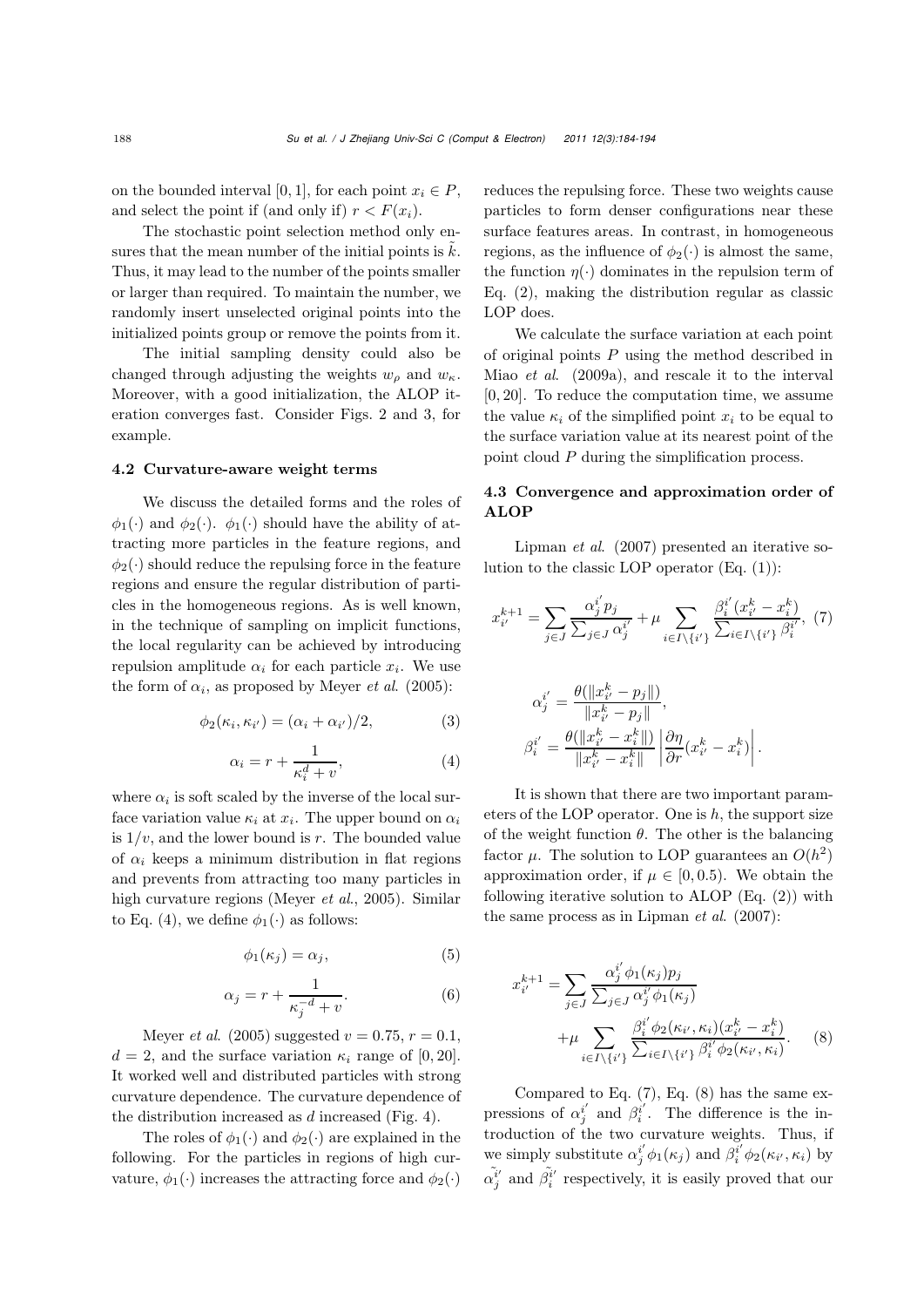

Fig. 2 Uniform (a, b) and curvature-aware (d, e) simplification on the Igea model. The curvature plot of the model is shown in (c). (a) Result after 10 ALOP iterations with  $d=0.1$ ; (b) Initialization with  $w<sub>\rho</sub>=1$ ,  $w<sub>\kappa</sub>=0$ ; (c) Original Igea model; (d) Initialization with  $w_p=1/4$ ,  $w_k=3/4$ ; (e) Result after 10 ALOP iterations with  $d=2$ 

ALOP solution also guarantees an  $O(h^2)$  approximation order, based on the conclusion in Lipman *et al*. (2007).

Throughout our experiments, we set  $\mu = 0.45$ ,  $h = 4\sqrt{d/M}$ , and exploited the forms  $\theta(\cdot)$  and  $\eta(\cdot)$ as Huang *et al*. (2009) suggested. d is the diagonal length of the bounding box of the input model and M is the number of points in the original model. This choice of parameter values yields both better convergence and a more locally regular point distribution.

## 5 Results and discussions

In the implementation, we eliminated divisions by zero by adding a very small value to all denominators. All the examples were rendered using the software sview (Adams, 2007), which is shared on the Internet.

All the parameters in our simplification system had the default values. Only two parameters need to be tuned to satisfy different requirements of the simplified model: curvature weight  $\omega_{\kappa}$  in the initialization step, and curvature dependence  $d$  in the relaxation step. We set  $\omega_{\rho} = 1/4$ ,  $\omega_{\kappa} = 3/4$ ,  $d = 2$ , and applied 10 iterations in the relaxation step in default cases. The quality of the distribution was advanced with the growth of the number of iterations.  $\alpha$ ,  $\mu$ , and h were set as mentioned above, and fixed during the experiments. Our relaxation step had the same number of parameters as the relaxation step of the MLS-based method. However, due to the geometry-aware initialization process, the number of parameters in the whole simplification system was a

bit larger than that of the MLS-based method.

In the following subsections, we first describe the roles of the three main parameters in our simplification system via the experiments on different models; next, raw scanned data with noise, outliers, and holes is tested to show the performance of our method; then regularity measure and geometric error analysis are provided to evaluate the regularity and the approximation quality of the simplified model; and finally, we compare our method with the existing methods by testing on raw scanned data and high quality distributed data.

#### 5.1 The two weights in initialization

For all of the results presented in this study, we can initialize our system using the stochastic point selection method as presented above, and maintain the required numbers of particles. Moreover, the distribution of initial sampling points can be adjusted using the weights  $\omega_{\rho}$  and  $\omega_{\kappa}$ . These two weights both vary from 0 to 1 and balance the influence of the density and curvature of each point in the initialization process. For example, in Fig. 2, the uniform initialization (Fig. 2b) was sampled with  $\omega_{\rho} = 1, \omega_{\kappa} = 0,$ and the curvature-aware initialization (Fig. 2d) was sampled with  $\omega_{\rho} = 1/4$ ,  $\omega_{\kappa} = 3/4$ .

The ALOP iteration converges fast with a good initialization. This was verified experimentally (Fig. 3). The Armadillo model was simplified with initializations obtained by uniform random sampling (Figs. 3a and 3b) and curvature-aware random sampling (Fig. 3c). The latter converged into a nearoptimal distribution after about 10 iterations, but the former cannot obtain a comparable distribution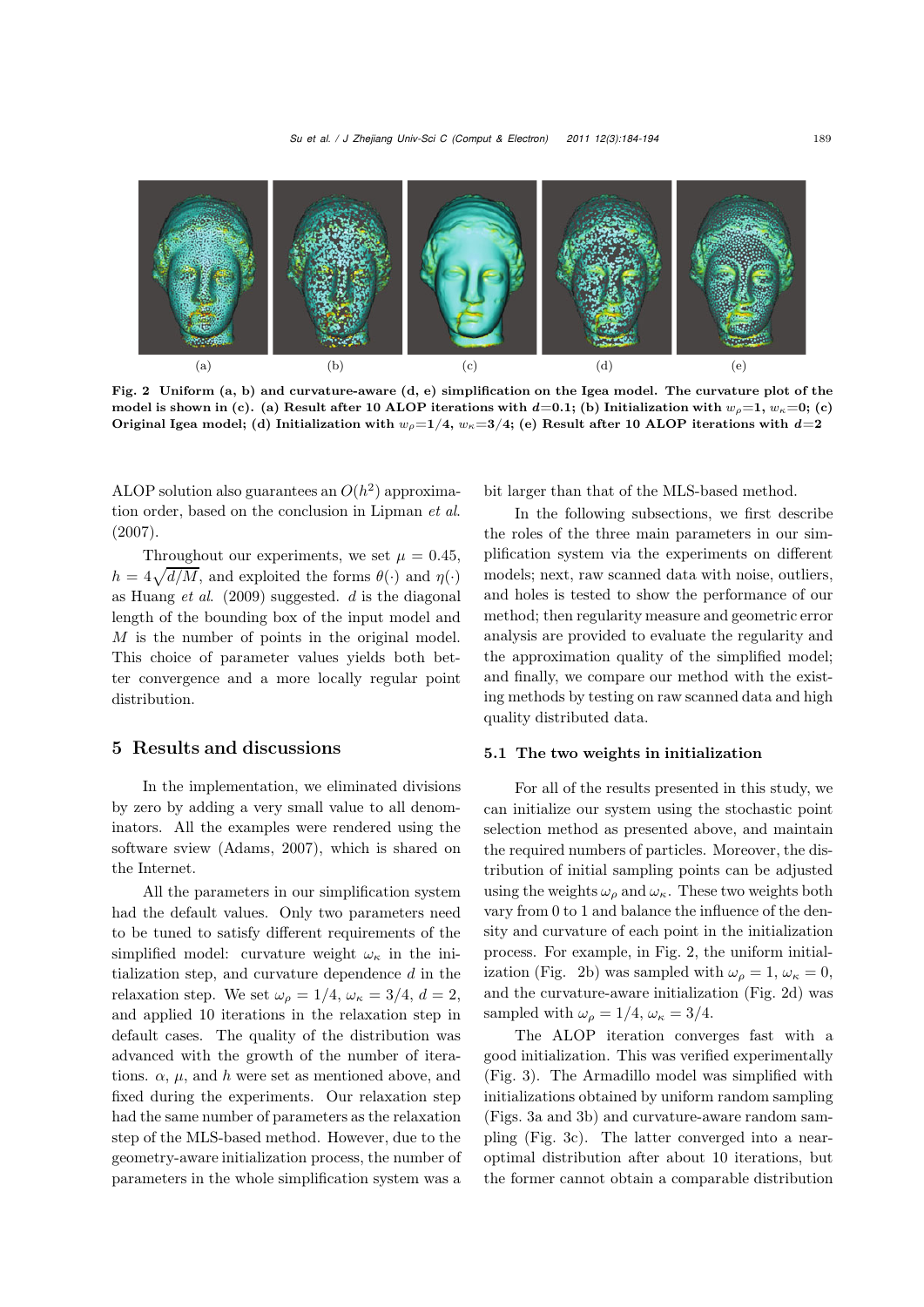even after 30 iterations. The density of the points in the feature regions in Fig. 3c was higher than those in Figs. 3a and 3b, such as the fingers. And the density of the points in the relative planar regions in Fig. 3c, such as the chest of the model, was more sparse than those in Figs. 3a and 3b.





Fig. 4 The effect of varying curvature dependence parameter *d*. (a), (b), and (c) are model simplification by 10 iterations with a varying *d* of 0.1, 2, and 10, respectively;  $(d)$ ,  $(e)$ , and  $(f)$  are the respective closeup views of top row results. The Santa model is simplified from 75 781 to 7567 points

Fig. 3 Fast convergence with a good initialization: the Armadillo model is simplified from 172 974 to 17 226 points. (a) and (b) are the simplification results under uniform initialization (1, 0) with 10 and 30 iterations, respectively; (c) is the result under curvature-aware initialization  $(1/4, 3/4)$  after 10 iterations. (d), (e), and  $(f)$  are the corresponding close-up views.  $(c)$  and (f) have the highest density in the regions of fingers

## 5.2 Adaptive simplification via curvature dependence parameter *d*

In our proposed framework, the distribution of the output points can be easily controlled by the curvature dependence parameter *d*, which influences the attracting and repulsing forces intuitively.  $d > 0$ is a constant value during the simulation stage.  $d=2$ generally worked well in our tests to obtain an output with high-quality adaptive distribution. To smooth out the dependence, *d*<1 can be used. In Fig. 4, the Santa model has been simplified from 75 781 points to 7567 points with  $d=0.1$ , 2, and 10. We can find the differences among them, particularly in the area of high curvature, such as the hand. The ALOP operator distributed more points in high curvature regions and fewer points in relative planar regions, as *d* increased.

Therefore, by choosing proper weight terms  $\omega_{\rho}$ ,  $\omega_{\kappa}$  and curvature dependence parameter d, our

simplification system can efficiently generate output point sets with distributions from uniform distribution (Fig. 2a) to curvature-aware distribution (Fig. 2e), to satisfy different requirements of the simplified model (see Fig. 2).

## 5.3 Coping with noise and outliers

Due to the robust L1 median approximation, our ALOP method is effective in dealing with raw scanned data of complex shapes, and performs well in the simplification of point clouds with noise and outliers.

In Fig. 5, the Face model has been simplified as 5% of the original points. At first, considerable noise and many outliers exist in the original model. The model also has a hole above the eyebrow (Fig. 5a). We filtered the noise and outliers of the original model (Fig. 5d) using the method proposed by Saleem *et al*. (2007), and then performed the ALOP algorithm directly on both the noise model (top row of Fig. 5) and the filtered model (bottom row of Fig. 5). The comparison of results shows that our ALOP algorithm handled noise and outliers well and the hole had little effect on the algorithm. Thus, the ALOP algorithm can be applied directly to raw points.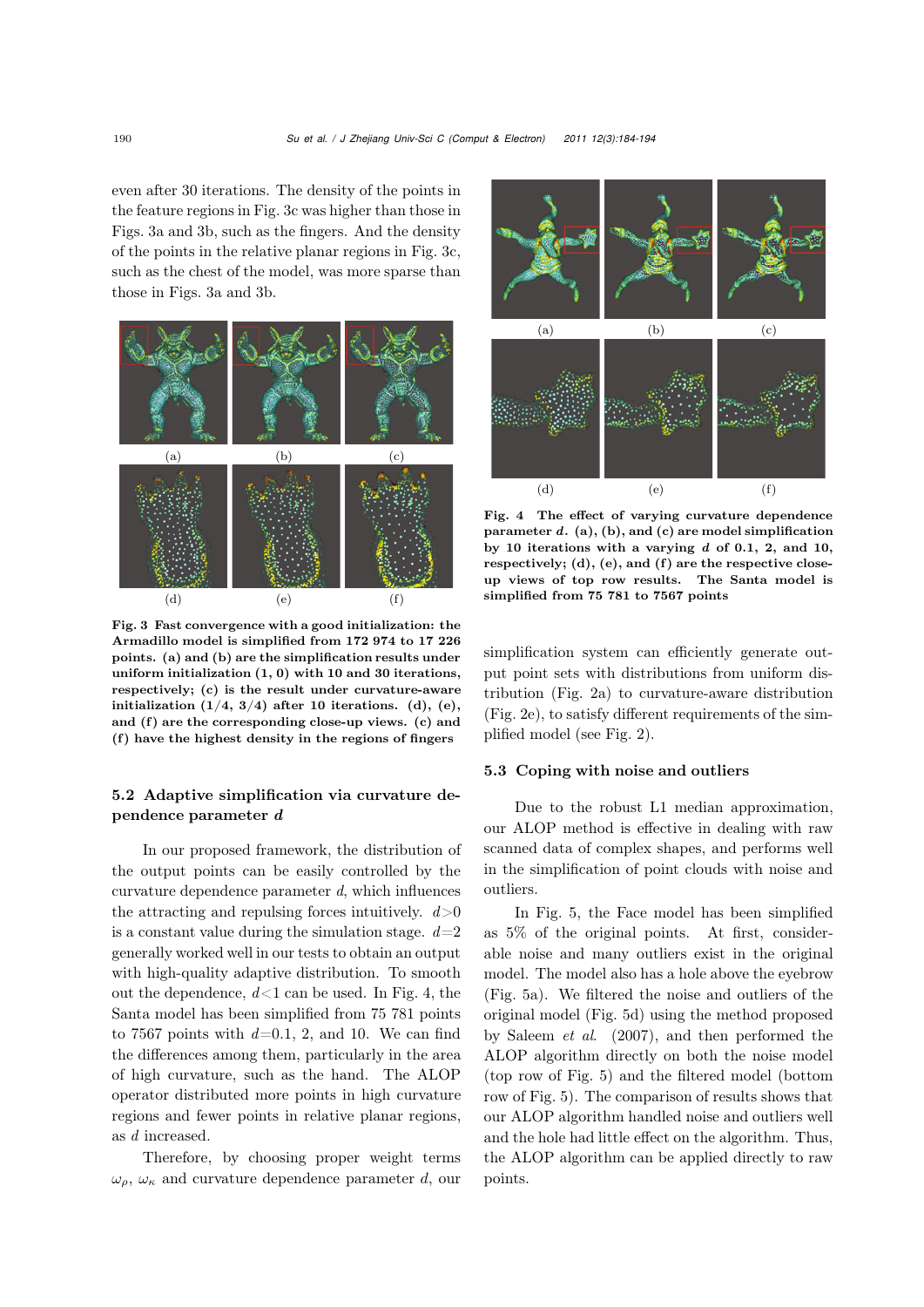

Fig. 5 A face point-cloud with noise and outliers. (a) The Face model consisting of three registered scans; (b) ALOP simplification of (a) via 20 iterations; (c) Close-up views; (d) Filtering the data of (a) by the methods in Saleem *et al.* (2007); (e, f) ALOP simplification result of (d) via 20 iterations and the close-up views, respectively

The noise and outliers in the original point clouds lead to an inaccurate computation of the surface variation for the original points. To alleviate the influence, we computed the surface variation value at each simplified point during the iteration, without assuming the value equal to its nearest point of the original point clouds, as we have suggested before. However, this increased the computation time (as shown later in Table 1). To avoid this, a robust method for the computation of surface variation can be exploited.

### 5.4 Regularity measure

To evaluate the regularity of the point cloud with curvature-aware distribution, we assume that a high quality point cloud  $P$  should have uniform distribution in the homogeneous regions. According to this assumption, a new measure  $m(P)$  was carefully designed. The measure is based on the variance of distances to adaptive nearest neighbors at the points:

$$
m(P) = \frac{1}{|\Delta|} \sum_{i=1}^{|\Delta|} \sigma(d(p|\kappa(p) \in \Delta_i)), \qquad (9)
$$

where  $\Delta$  is a tagged partition of [0, 20], which is the interval of the scaled surface variation for the point cloud. In the experiment, we particularly generated  $\Delta$  by uniformly partitioning both the interval [0, 2] and the interval [2, 20] into 20 sub-intervals, because the scaled surface variation values of most points were concentrated on [0, 2].  $d(\cdot)$  denotes the distance between a point and its nearest neighbor in the same sub-interval, and  $\sigma(\cdot)$  is a variance function.

The value  $m(\cdot)$  roughly measures the regularity in the homogeneous regions, and can be used to compare the quality of results generated by different simplification methods (Section 5.6). The lower value of  $m(\cdot)$  reflects the higher quality distribution.

In Fig. 6, we computed the regularity measure of the Octopus model and the Santa model during the relaxation. The figure shows that the simplified points became more and more regular as the number of iterations increased, and it is suitable for us to choose 10 iterations to obtain comparable simplified results.



Fig. 6 Plots of the quality value of the Octopus model (a) and Santa model (b) vs. the number of consecutive iterations

#### 5.5 Geometric error analysis

To evaluate the approximation quality of the simplified geometry generated by the ALOP al-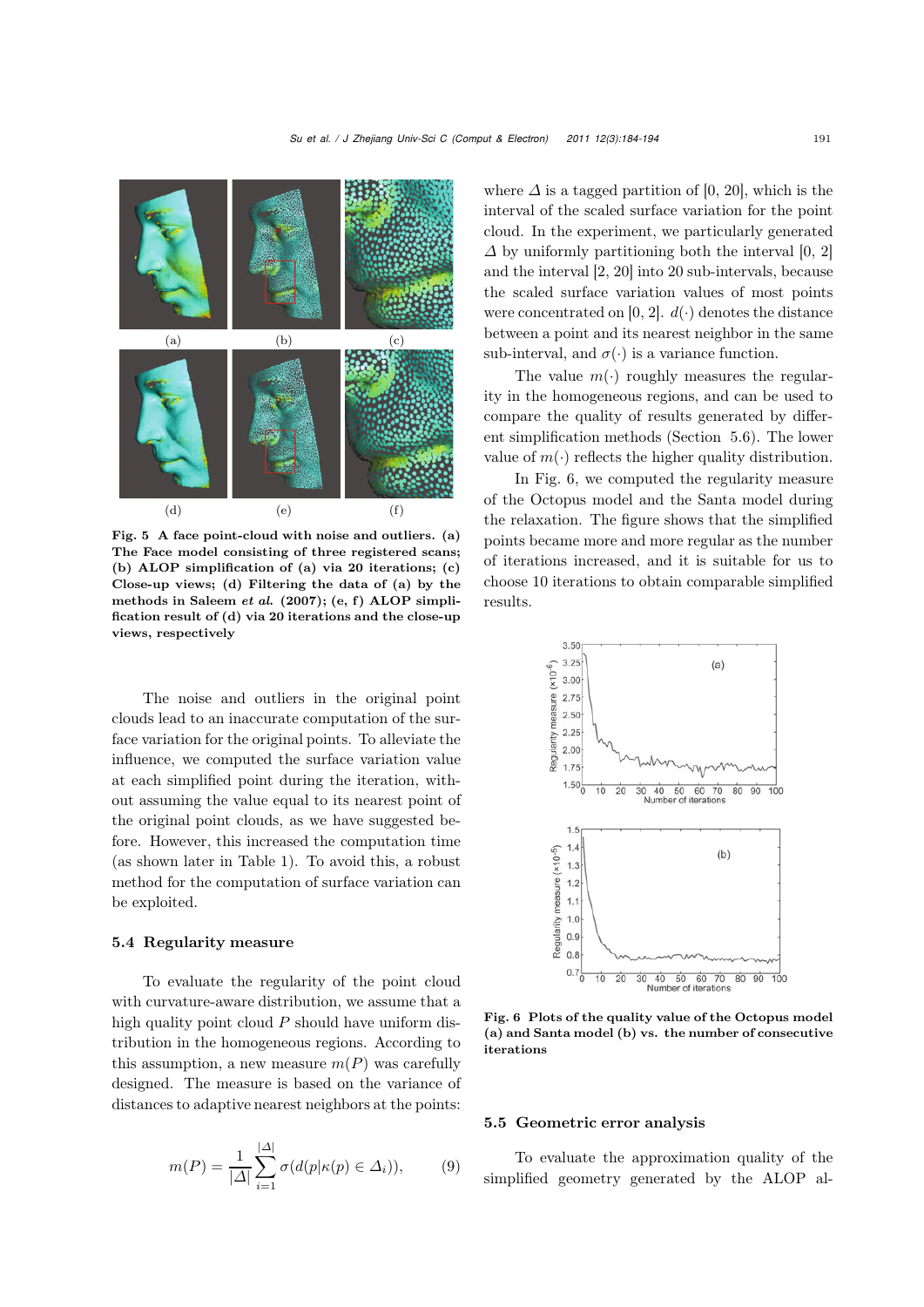

Fig. 7 Comparison of our simplification method with different methods in the literature on the Armadillo model. (a) The original point cloud model; (b) Hierarchical clustering method (Pauly *et al*., 2002), (*M*, *<sup>T</sup>*)=(50, 0.01), (Δavg, *<sup>m</sup>*)=(6.86e-4, 3.53e-6); (c) Mean-shift clustering scheme (Miao *et al*., 2009a), (*M*, *<sup>T</sup>*)=(30, 0.01), (Δavg, *<sup>m</sup>*)=(6.76e-4, 5.87e-6); (d) MLS-based particle simulation method (Pauly *et al*., 2002), (*k*, *<sup>s</sup>*)=(1, 0.01), (Δavg, *<sup>m</sup>*)=(4.32e-4, 2.73e-6); (e) Our ALOP method, (Δavg, *<sup>m</sup>*)=(4.76e-4, 2.75e-6)

Table 1 Time statistics of the proposed simplification scheme for different point-sampled models

| Model     | Number of points |                | $T$ iming <sup>*</sup> | Normalized    | h         |
|-----------|------------------|----------------|------------------------|---------------|-----------|
|           | Original         | Simplification | (s)                    | average error |           |
| Igea      | 134 345          | 13 227         | 8.17                   | $3.32e-4$     | 8.70e-3   |
| Santa     | 75 781           | 7567           | 4.56                   | $3.01e-4$     | $1.15e-2$ |
| Armadillo | 172 974          | 17 226         | 10.39                  | $3.45e-4$     | $7.82e-3$ |
| Octopus   | 269 390          | 8060           | 5.00                   | $2.31e-4$     | $6.58e-3$ |
| Face      | 84 397           | 4189           | 11.90                  | 9.84e-4       | $1.26e-2$ |
| Galaad    | 1 451 502        | 14 608         | 14.14                  | $7.99e-4$     | $3.30e-3$ |

Collected on a PC with a Core2 Quad 2.33 GHz CPU, 2 GB memory, with 10 iterations

gorithm, we used the geometric average error  $\Delta_{\text{avg}}(S, S')$  proposed by Pauly *et al.* (2002) to mea-<br>sure the errors between two surfaces S and S'. The sure the errors between two surfaces  $S$  and  $S'$ . The corresponding normalized geometric errors can then be obtained by scaling the above error measures according to the bounding box diagonal of the model. Assuming we have a simplified point cloud P and original point cloud  $P'$  representing two surfaces  $S$ and  $S'$  respectively, then

$$
\Delta_{\text{avg}}(S, S') = \frac{1}{|P|} \sum_{q \in P} d(q, S'). \tag{10}
$$

 $d(q, S')$  is the Hausdorff distance, which is calculated<br>using the MIS prejection operator. Table 1 shows using the MLS projection operator. Table 1 shows the simulation time and geometric error statistics for the example models in this study. Our algorithm was implemented in MATLAB; therefore, it was not yet optimized for speed.

#### 5.6 Comparison with other methods

We compared the simplification results to the existing literature, such as the hierarchical clustering method, mean-shift clustering scheme, and MLS- based particle simulation. We tried our best to adjust the two main parameters of the two clustering methods, maximum cluster size  $M$  and maximum curvature threshold  $T$ , to achieve the given simplification rate and obtain a curvature-aware distribution. The parameters of repulsion radius  $r$ , force constant  $k$ , and scale factor  $s$  in the MLS-based method were also carefully tuned to increase the repulsive influence, meanwhile preventing the point from drifting away. Our algorithm compared favorably with these methods. It was especially more efficient than these methods when dealing with a raw scanned point set, owing to its parameterization-free and distribution optimized properties.

For input points with high quality distribution (Fig. 7a), the Armadillo model has been simplified to 5% of original points. The ALOP performed well in both the feature regions (see the curvature lines) and the relative planar (see the chest) regions. The points were denser in the high curvature regions while more sparse and regular in the planar regions. The hierarchical clustering method had the highest geometric average error, and our method provided a lower geo-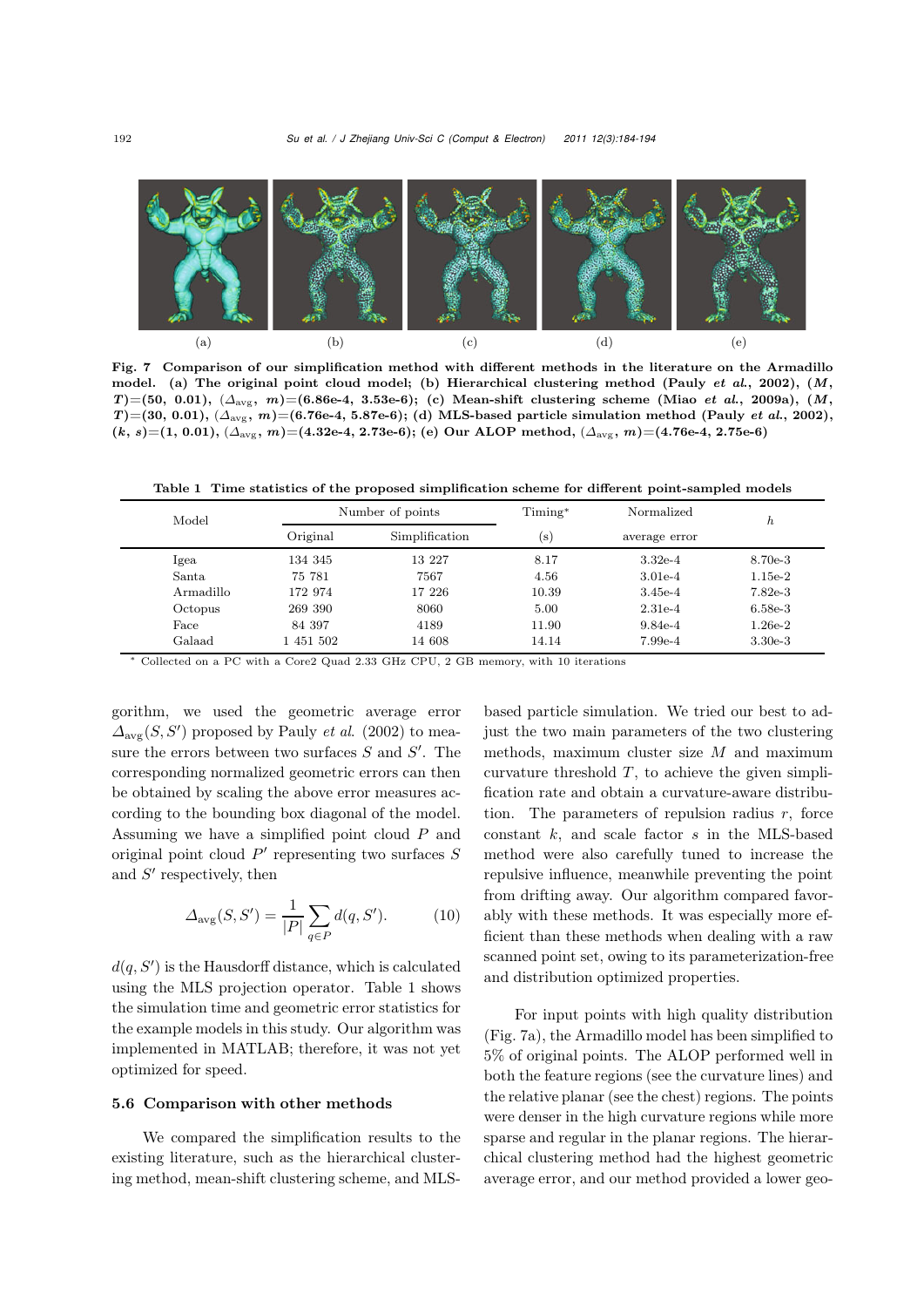

Fig. 8 Comparison of our simplification method with different methods in the literature on the Indolady model. (a) The original Indolady model; (b) Hierarchical clustering method,  $(M, T) = (65, 0.025), (\Delta_{\text{avg}},$ *<sup>m</sup>*)=(1.0e-3, 4.1e-5); (c) Mean-shift clustering scheme, (*M*, *<sup>T</sup>*)=(50, 0.025), (Δavg, *<sup>m</sup>*)=(2.1e-3, 2.3e-5); (d) MLS-based particle simulation method,  $(k, s) = (1, 0.01), (\Delta_{\text{avg}}, m) = (8.8e-3, 3.7e-5);$  (e) Our ALOP method,  $(\Delta_{\text{avg}}, m)$ =(6.0e-4, 1.1e-5). Our method produces a better distribution for an input raw point set with varying density and boundary

metric error and regularity measure value than these clustering methods.

For the Indolady model with non-uniform distribution and boundary in Fig. 8a, our method redistributed the points in a curvature-aware manner, and provided the lowest geometric error and regularity measure value compared to the listed methods. The density of output points that are simplified by clustering methods was linked to the original points. Take the regions labeled by a box in Figs. 8b and 8c, for example. The MLS-based method cannot deal with this kind of model well, because the geometric information, such as normal, is not well defined on the boundary. As a result, it created points drifting away from the underlying surface (regions labeled by a box in Fig. 8d). In contrast, our method handled the two problems perfectly (Fig. 8e).

## 6 Conclusions

In this paper, we have described a novel method of curvature-aware simplification for point-sampled geometry using the ALOP operator. Our method handles noise, outliers, non-uniformities, and holes well, all of these being common cases in raw scanned data. The combination of the feature-based initialization and ALOP simulation adaptively reflects the intrinsic property of the underlying 3D model, and provides a faster convergence rate. Our method also yields a simple parameter, which can be used to control the distribution of output points easily and intuitively.

If the input models are high-quality distributed, the ALOP method produces a higher geometric error than the MLS-based methods, due to the approximation limitation of  $L_1$  median. Future research should focus on increasing the approximation order of ALOP and finding a criterion to identify particles that do not need to move.

## Acknowledgements

We are grateful to Yong-wei MIAO and Jie-qing FENG for providing the experimental data, and to Bart ADAMS for providing the software sview.

#### References

- Adams, B., 2007. Surfel Viewer. Available from www. cs.kuleuven.be/∼barta/sview/sview.html [Accessed on Oct. 18, 2009].
- Alexa, M., Behr, J., Cohen-Or, D., Fleishman, S., Levin, D., Silva, C.T., 2001. Point Set Surfaces. Proc. Conf. on Visualization, p.21-28. [doi:10.1109/VISUAL. 2001.964489]
- Alexa, M., Rusinkiewicz, S., Nehab, D., Shilane, P., 2004. Stratified Point Sampling of 3D Models. Proc. Eurographics Symp. on Point-Based Graphics, p.49-56.
- Boubekeur, T., Alexa, M., 2009. Mesh simplification by stochastic sampling and topological clustering. *Comput. Graph.*, 33(3):241-249. [doi:10.1016/j.cag.2009.03.025]
- de Figueiredo, L.H., Gomes, J.D.M., Terzopoulos, D., Velho, L., 1992. Physically-Based Methods for Polygonization of Implicit Surfaces. Proc. Conf. on Graphics Interface, p.250-257.
- Dey, T.K., Giesen, J., Hudson, J., 2001. Decimating Samples for Mesh Simplification. Proc. 13th Canadian Conf. on Computational Geometry, p.85-88.